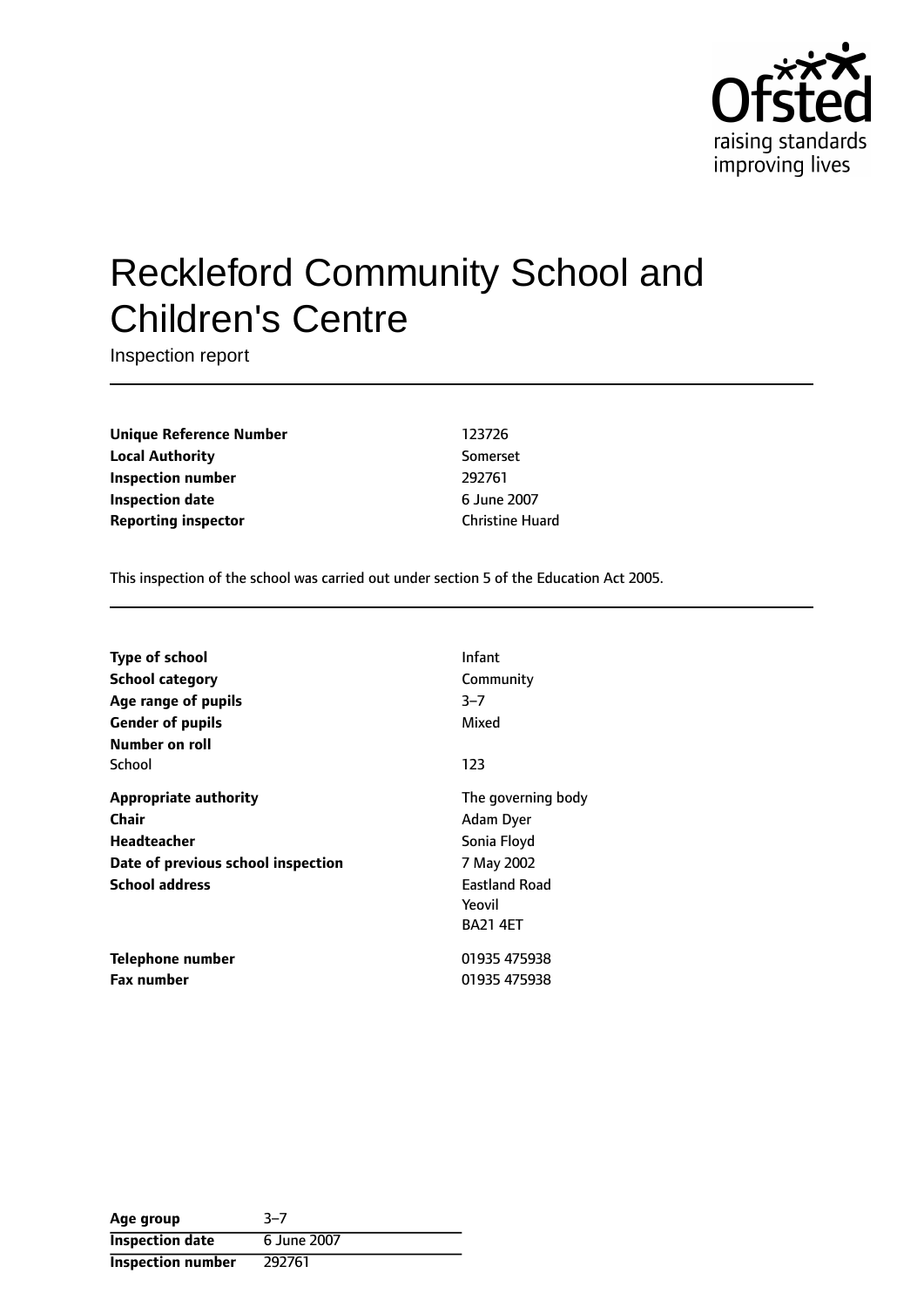© Crown copyright 2007

.

#### Website: www.ofsted.gov.uk

This document may be reproduced in whole or in part for non-commercial educational purposes, provided that the information quoted is reproduced without adaptation and the source and date of publication are stated.

Further copies of this report are obtainable from the school. Under the Education Act 2005, the school must provide a copy of this report free of charge to certain categories of people. A charge not exceeding the full cost of reproduction may be made for any other copies supplied.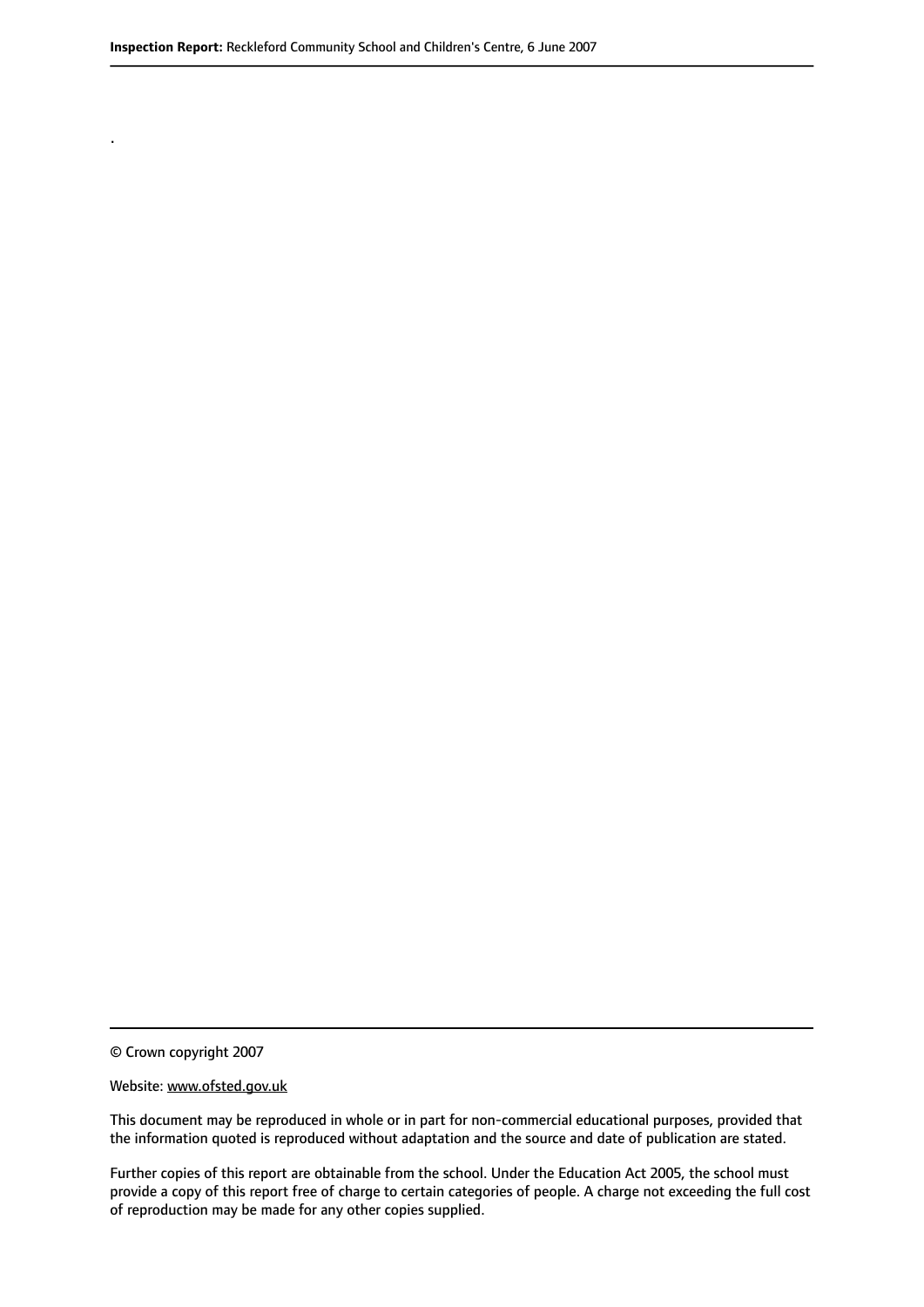# **Introduction**

The inspection was carried out by two Additional Inspectors.

### **Description of the school**

This is a small infant school. It serves an area of considerable deprivation and there is a high percentage of pupils with learning difficulties. Attainment on entry is very low, particularly in personal development and speech, language and mathematical skills. A large number of Polish families with no English language skills have recently moved into the area and this means that nearly half the pupils in school are now learning English as an additional language.

### **Key for inspection grades**

| Grade 1 | Outstanding  |
|---------|--------------|
| Grade 2 | Good         |
| Grade 3 | Satisfactory |
| Grade 4 | Inadequate   |
|         |              |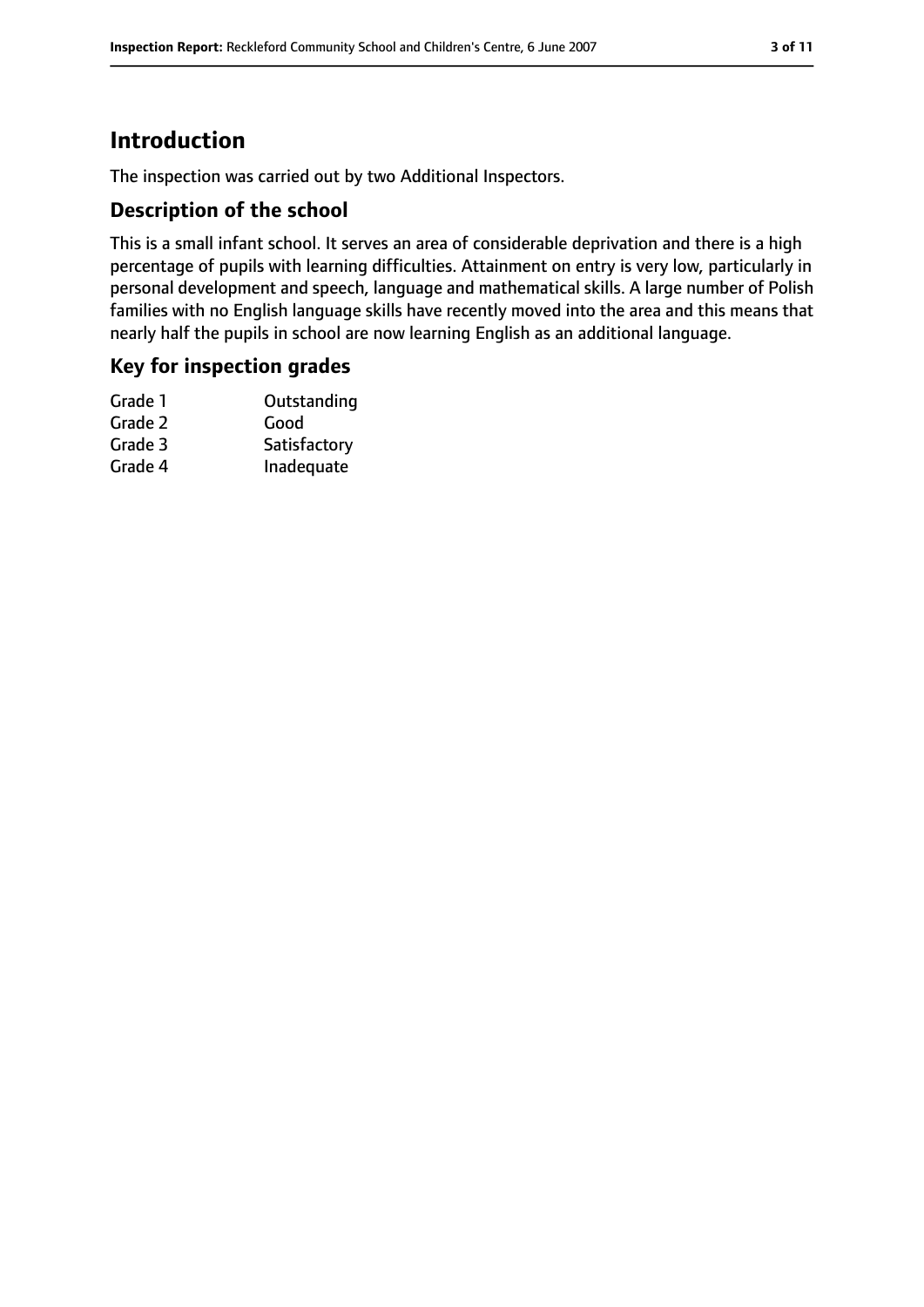# **Overall effectiveness of the school**

#### **Grade: 3**

Reckleford is a satisfactory and improving school and provides a sound education for its pupils. The school's motto of 'Moving forward, Ever learning', is aspirational and beginning to be reflected in the way in which staff, parents and the local community are involved in the education of the pupils. Pupils enjoy school. This is illustrated by their satisfactory but improving attendance and their enthusiastic participation in lessons. Behaviour is good and pupils readily take on responsibilities such as acting as 'buddies' to younger children. Their good understanding of how to keep themselves safe and a sound but growing awareness of the importance of a healthy lifestyle both contribute to their good personal development and well-being.

Children receive a good start to their education in the Nursery and Reception classes. A wide range of exciting activities, designed to stimulate the imagination, enables them to achieve well. In the school overall, standards are below average and achievement is satisfactory. Standards in mathematics are broadly average and pupils achieve well. However, standards in reading and writing are significantly lower than those expected, although achievement is satisfactory. This is partly because pupils recently joining the school, with English as an additional language, are not yet confident with reading and writing. There are some specific weaknesses, particularly in writing. The current focus on learning letter sounds is having a positive impact on reading and spelling. However, there is too little emphasis on consistently promoting basic skills such as punctuation and the spelling of simple words.

The school has worked hard to make its curriculum relevant to all pupils. It has identified good strategies to improve writing and the motivation and achievement of boys. There is a good range of extra-curricular activities. However, it is only satisfactory overall because changes made have not yet had a full impact on standards attained. Teaching and learning are satisfactory. Teachers plan lessons carefully to interest and motivate their pupils, and pupils are keen to learn. They make good provision for pupils with learning difficulties and those learning English for the first time. However, assessments are not always used effectively to plan tasks for more able pupils. They are not consistently challenged and this restricts their learning. The staff are committed to the all-round development of pupils and on a personal level look after them well. The personal care and support they provide are good. As a result, pupils feel safe and well cared for. As one commented, 'It's like a big family'. Taken together, the care, guidance and support for pupils are only satisfactory as the marking and advice they receive to help them with their academic work does not always tell them what they can do to further improve.

Leadership and management are satisfactory. The headteacher and senior management team provide clear direction to the school. They know how well the school is doing and inspectors agreed with their self-evaluation of the school. Information from data is used appropriately to identify specific areas for improvement so that all pupils can perform to their potential. Suitable action has been taken to improve standards in mathematics but more needs to be done to improve writing and the achievement of more able pupils.

## **What the school should do to improve further**

- Provide more focus on basic skills such as spelling and punctuation in order to raise standards in writing.
- Improve the quality of marking so that pupils know what they need to do to improve their work.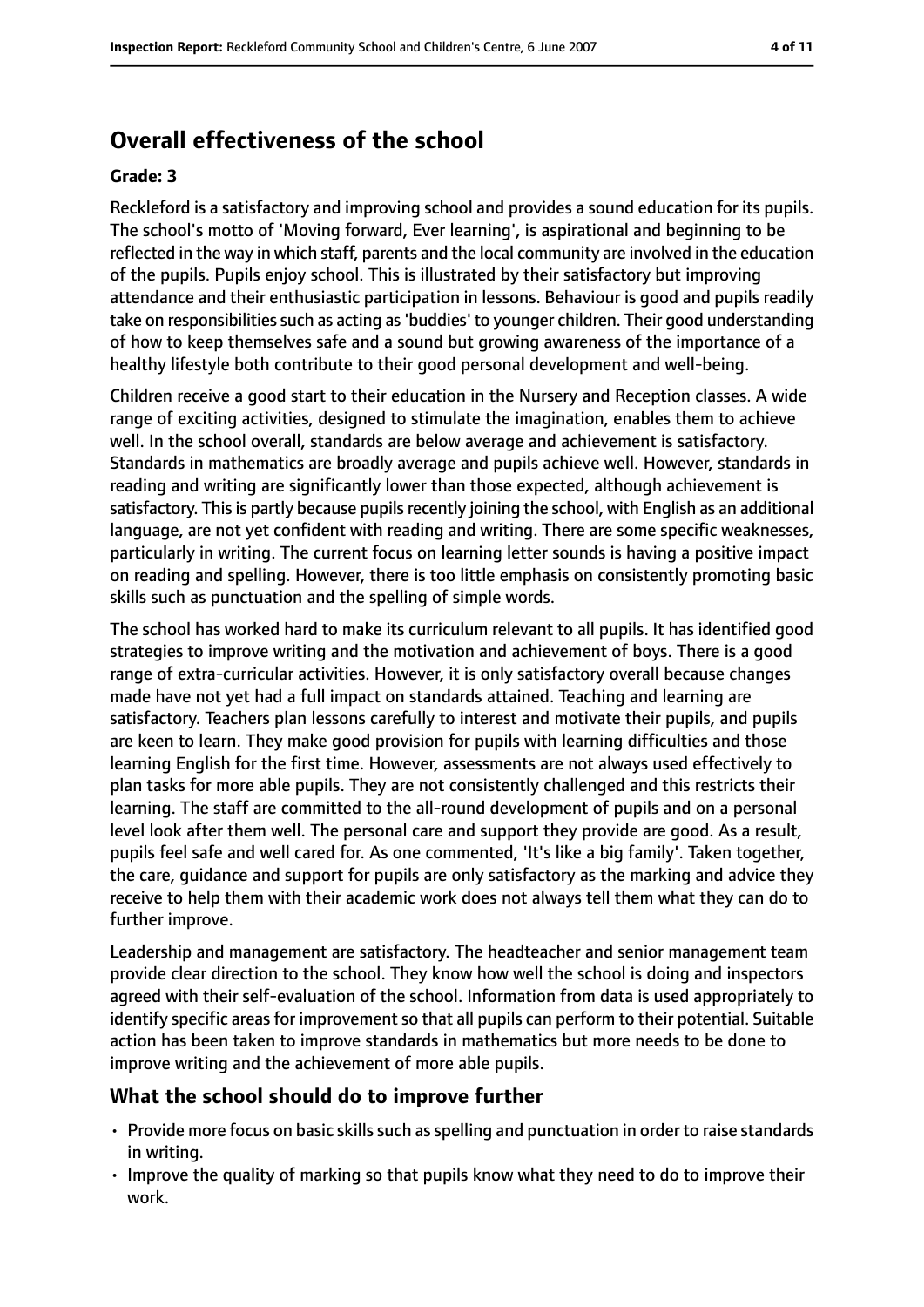• Use information from assessments more effectively to ensure that more able pupils are appropriately challenged. A small proportion of the schools whose overall effectiveness is judged satisfactory but which have areas of underperformance will receive a monitoring visit by an Ofsted inspector before their next section 5 inspection.

# **Achievement and standards**

#### **Grade: 3**

Children in the Foundation Stage achieve well because a range of exciting activities is provided for them. The 'Plumber's Workshop' in the nursery provides a particular stimulus for boys and has a positive impact on their speech and early writing skills. Despite making good progress, children do not have all the skills expected, particular in literacy and numeracy, when they move into Year 1. In the school overall, standards are below average and pupils achieve satisfactorily. Standards in mathematics have risen in the last year and pupils' progress has been good because of the action taken to improve their skills. Reading and writing are significantly below average. This is mainly because of the many pupils who are learning English for the first time. They are learning to communicate effectively because of the many opportunities offered to help them speak, but skills in reading and writing are taking longer to acquire. The school has taken appropriate action to improve the reading and writing of all pupils. There are still weaknesses in writing because spelling and punctuation skills are weak. More able pupils do not always achieve as well as they could because tasks are not always matched closely enough to their needs. Pupils with learning difficulties make good progress towards their targets because they receive effective support.

# **Personal development and well-being**

#### **Grade: 2**

Pupils have good attitudes to learning and behave well. They have good opportunities for reflection, clearly understand the difference between right and wrong and show care and consideration for one another. These, together with their growing understanding of the many different cultures in Britain today, make a significant contribution to pupils' good spiritual, moral, social and cultural development. Pupils contribute well to the school and local communities. They make their views known through their contributions in circle time, which are then discussed at whole-school staff meetings. Raising money for charities gives pupils a good awareness of wider social and economic issues and an appreciation of those less fortunate. However, preparation for the world of work is only satisfactory because achievement in English and mathematics is not as good as it could be, particularly for more able pupils by the time they leave the school.

# **Quality of provision**

### **Teaching and learning**

#### **Grade: 3**

Teaching and learning are good in the Foundation Stage. Activities are imaginative and exciting and show a good understanding and awareness of the needs of individual children. Elsewhere in the school, pupils' work shows that teaching in mathematics has improved. Teachers generally provide clear explanations and, consequently, pupils are able to tackle their tasks with confidence. However, more able pupils are not always consistently challenged by the tasks they are set. Pupils benefit from working collaboratively and discussing their ideas with others.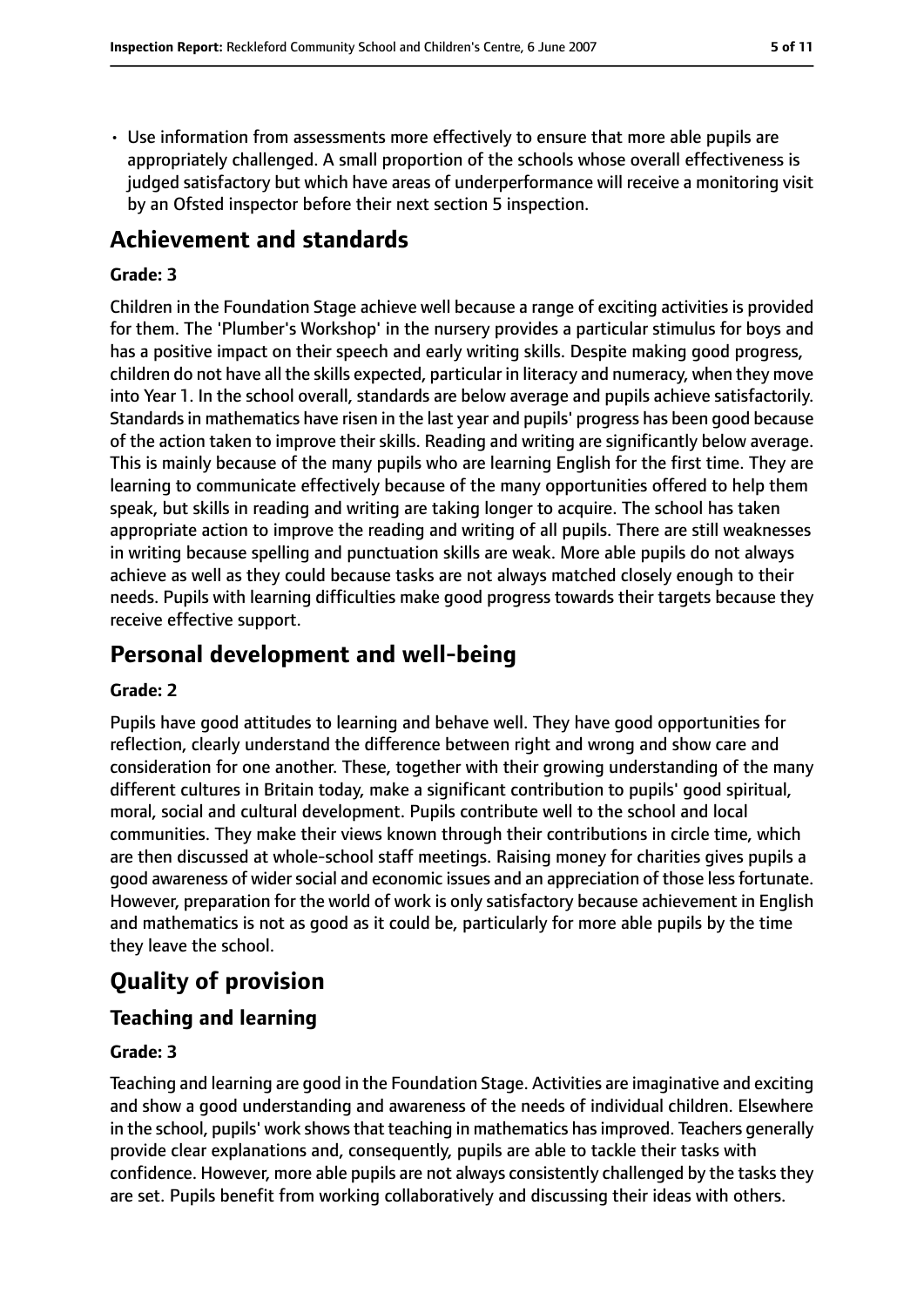Teaching assistants give good support, particularly to pupils with learning difficulties and those learning English as an additional language. Marking is satisfactory but does not focus sufficiently on what pupils need to do to improve their spelling and punctuation, and this restricts their learning.

#### **Curriculum and other activities**

#### **Grade: 3**

Children in the Foundation Stage benefit from stimulating activities in all areas of learning. There is a good balance of creative play and small-group teaching, which develops children's confidence well. The broad curriculum is enhanced by a good range of out-of-class activities, visits and visitors. Pupils spoke with enthusiasm about special events such as 'Book Week' which enrich their learning. The clear focus on literacy and numeracy has been strengthened by the recent emphasis on activities to raise standards in writing, although these have yet to have a full impact on standards reached. Whilst provision for pupils with learning difficulties and those at the early stages of learning English is good, the needs of more able pupils are not sufficiently planned for. A good programme to support pupils' personal development is effective in raising pupils' self-esteem and attitudes to learning.

#### **Care, guidance and support**

#### **Grade: 3**

Good care is taken of pupils, who say they feel safe and that they know they will be assisted if they have a problem. The school is taking effective action to deal with poor attendance and this is now improving. Child protection and other arrangements to safeguard children are robust. Good personal support is given to pupils with learning difficulties, those who have emotional needs and those at the early stages of learning English. Individual targets give most pupils a satisfactory understanding of what they must do to raise performance, but marking does not always give pupils sufficient guidance as to how they can improve. Arrangements to help children settle into school, and to transfer to juniorschool, are smooth. They help pupils become confident in dealing with new situations. A strong focus is given to helping parents support children's learning, for example, through appointment of a parent support adviser and by staff learning other languages, such as Polish, to aid communication.

# **Leadership and management**

#### **Grade: 3**

The headteacher has a strong vision which is firmly focused on raising standards. She has introduced a system whereby leadership responsibilities are defined using the Early Years curriculum headings, which is particularly apt for this school where many pupils are still working within the Early Years curriculum when they move into Year 1; this smoothes the transition to the National Curriculum. Leaders fulfil their role satisfactorily, and their role in checking standards and identifying what can be done to remedy weaknesses is developing appropriately. The senior management team clearly understands what the school needs to do to improve and is taking suitable action to bring this about. The impact of changes to improve mathematics in the school is evident. Standards in reading and writing are rising, but more needs to be done. The recently improving results demonstrate that there is a sound capacity for further improvement. The governors have a satisfactory understanding of the school's strengths and weaknesses and are becoming more involved in strategic planning and school evaluation. The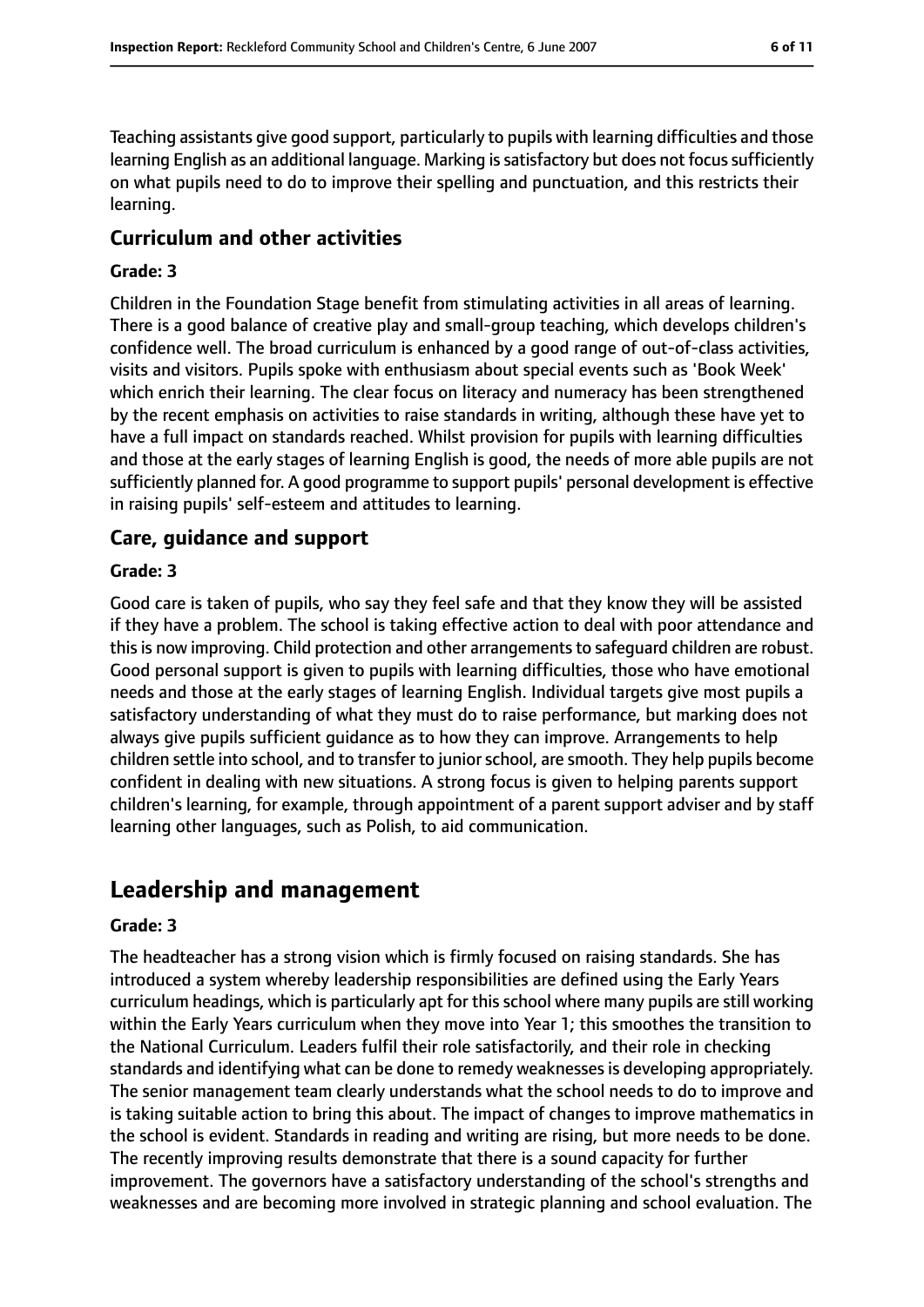school is beginning to use data appropriately to check its own performance. For example, reading and writing were identified as concerns, and training for staff was provided to help remedy this. There is sound monitoring of planning, lessons and pupils' work which assesses the quality of teaching and learning in order to ensure that pupils make sufficient progress. The school listens carefully to the views of parents and pupils and takes action to respond to their concerns where appropriate.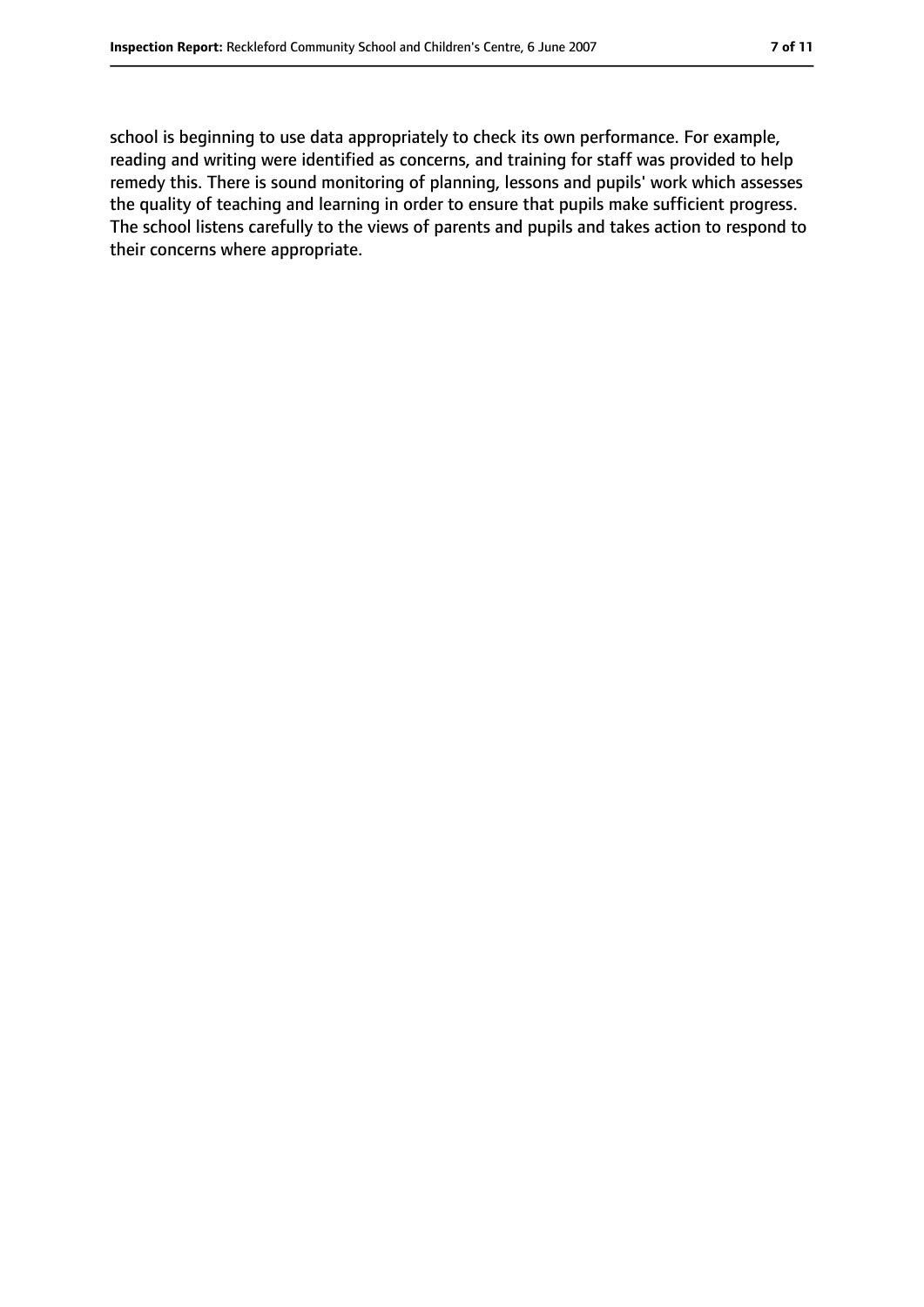**Any complaints about the inspection or the report should be made following the procedures set out in the guidance 'Complaints about school inspection', which is available from Ofsted's website: www.ofsted.gov.uk.**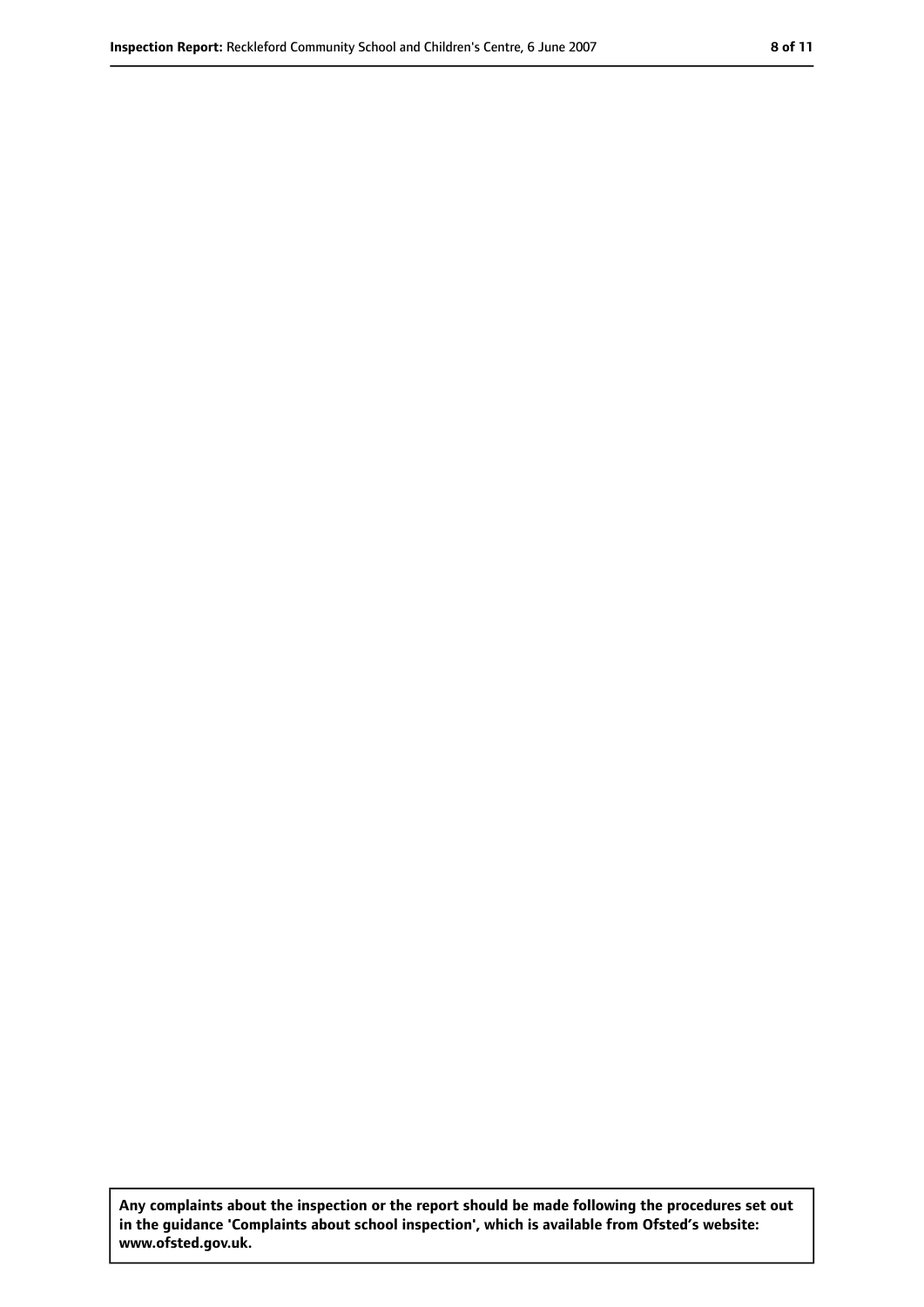# **Inspection judgements**

| Key to judgements: grade 1 is outstanding, grade 2 good, grade 3 satisfactory, and grade 4 | School         |
|--------------------------------------------------------------------------------------------|----------------|
| inadeauate                                                                                 | <b>Overall</b> |

# **Overall effectiveness**

| How effective, efficient and inclusive is the provision of education, integrated<br>care and any extended services in meeting the needs of learners? |     |
|------------------------------------------------------------------------------------------------------------------------------------------------------|-----|
| How well does the school work in partnership with others to promote learners'<br>well-being?                                                         |     |
| The quality and standards in the Foundation Stage                                                                                                    |     |
| The effectiveness of the school's self-evaluation                                                                                                    |     |
| The capacity to make any necessary improvements                                                                                                      |     |
| Effective steps have been taken to promote improvement since the last<br>inspection                                                                  | Yes |

# **Achievement and standards**

| How well do learners achieve?                                                                               |  |
|-------------------------------------------------------------------------------------------------------------|--|
| The standards <sup>1</sup> reached by learners                                                              |  |
| How well learners make progress, taking account of any significant variations between<br>groups of learners |  |
| How well learners with learning difficulties and disabilities make progress                                 |  |

### **Personal development and well-being**

| How good is the overall personal development and well-being of the<br>learners?                                  |  |
|------------------------------------------------------------------------------------------------------------------|--|
| The extent of learners' spiritual, moral, social and cultural development                                        |  |
| The behaviour of learners                                                                                        |  |
| The attendance of learners                                                                                       |  |
| How well learners enjoy their education                                                                          |  |
| The extent to which learners adopt safe practices                                                                |  |
| The extent to which learners adopt healthy lifestyles                                                            |  |
| The extent to which learners make a positive contribution to the community                                       |  |
| How well learners develop workplace and other skills that will contribute to<br>their future economic well-being |  |

## **The quality of provision**

| How effective are teaching and learning in meeting the full range of the<br>learners' needs?          |  |
|-------------------------------------------------------------------------------------------------------|--|
| How well do the curriculum and other activities meet the range of needs<br>and interests of learners? |  |
| How well are learners cared for, quided and supported?                                                |  |

### **Annex A**

 $^1$  Grade 1 - Exceptionally and consistently high; Grade 2 - Generally above average with none significantly below average; Grade 3 - Broadly average to below average; Grade 4 - Exceptionally low.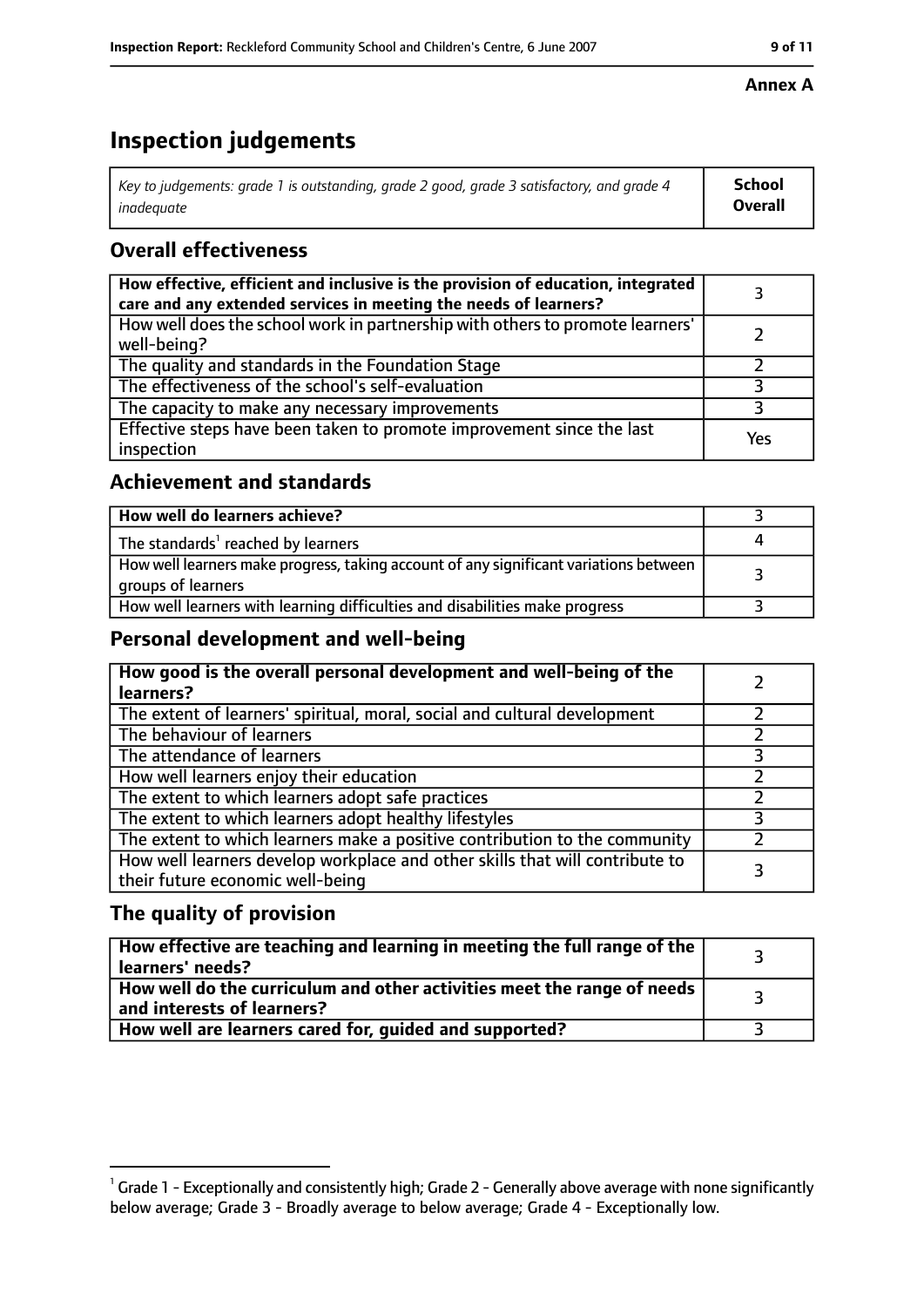#### **Annex A**

# **Leadership and management**

| How effective are leadership and management in raising achievement<br>and supporting all learners?                                              | 3   |
|-------------------------------------------------------------------------------------------------------------------------------------------------|-----|
| How effectively leaders and managers at all levels set clear direction leading<br>to improvement and promote high quality of care and education |     |
| How effectively performance is monitored, evaluated and improved to meet<br>challenging targets                                                 |     |
| How well equality of opportunity is promoted and discrimination tackled so<br>that all learners achieve as well as they can                     | 3   |
| How effectively and efficiently resources, including staff, are deployed to<br>achieve value for money                                          | 3   |
| The extent to which governors and other supervisory boards discharge their<br>responsibilities                                                  |     |
| Do procedures for safequarding learners meet current government<br>requirements?                                                                | Yes |
| Does this school require special measures?                                                                                                      | No  |
| Does this school require a notice to improve?                                                                                                   | No  |